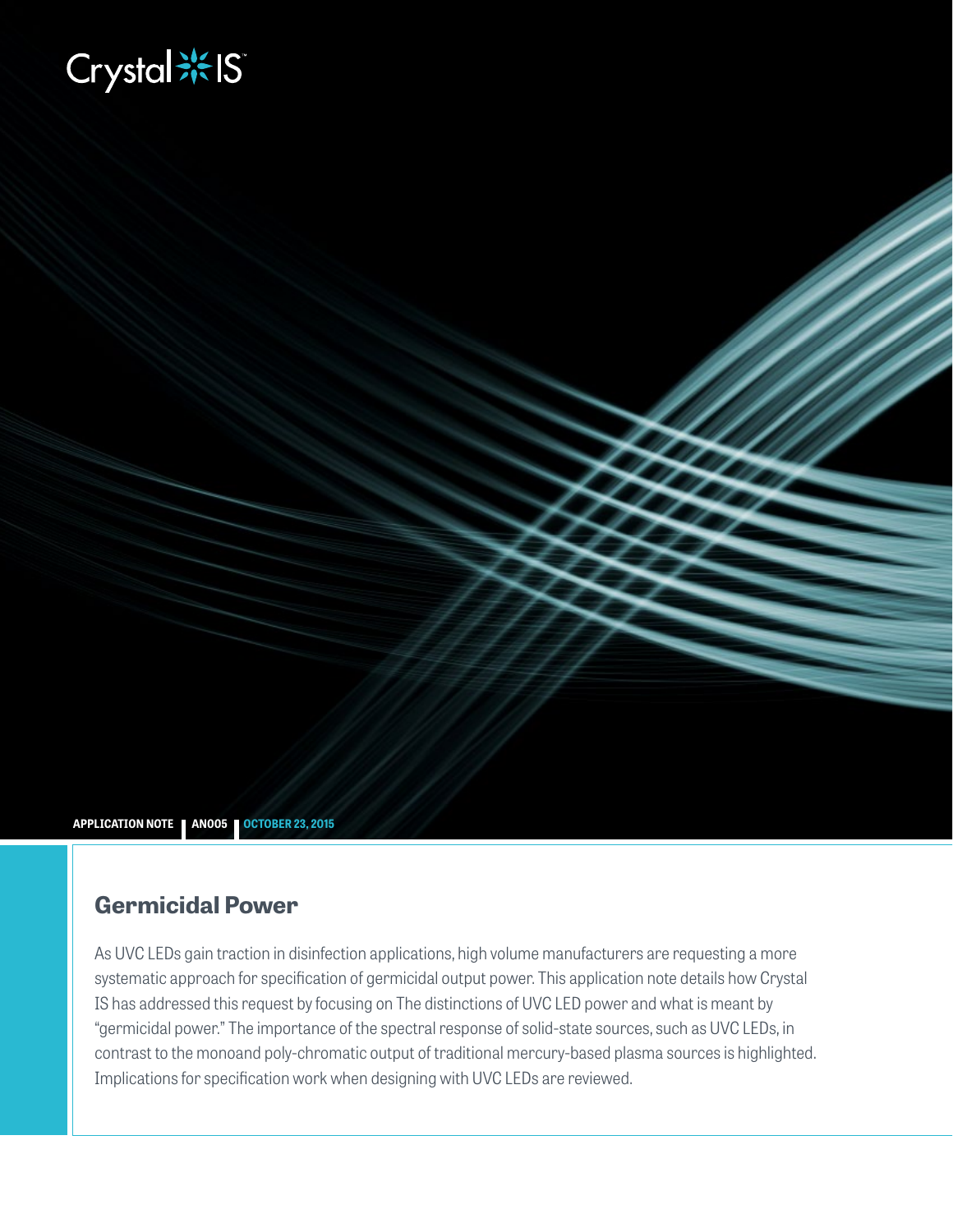## Table of Contents

| <b>Introduction</b>                                                                               | 3  |
|---------------------------------------------------------------------------------------------------|----|
| What is UVC and the Germicidal Range?                                                             | 3  |
| <b>Determining Optimal Power for Targeted Disinfection</b>                                        | 5  |
| <b>Determining Required Germicidal Power</b>                                                      | 6  |
| PO Calculation with ÖNORM Weighting                                                               | 7  |
| Total Power Versus Germicidal Power—<br><b>Comparison of Two Diodes with the Same Total Power</b> | 9  |
| <b>Designing for Manufacturing Production</b>                                                     | 10 |
| <b>Conclusion</b>                                                                                 | 11 |
| <b>Appendix</b>                                                                                   | 12 |
|                                                                                                   |    |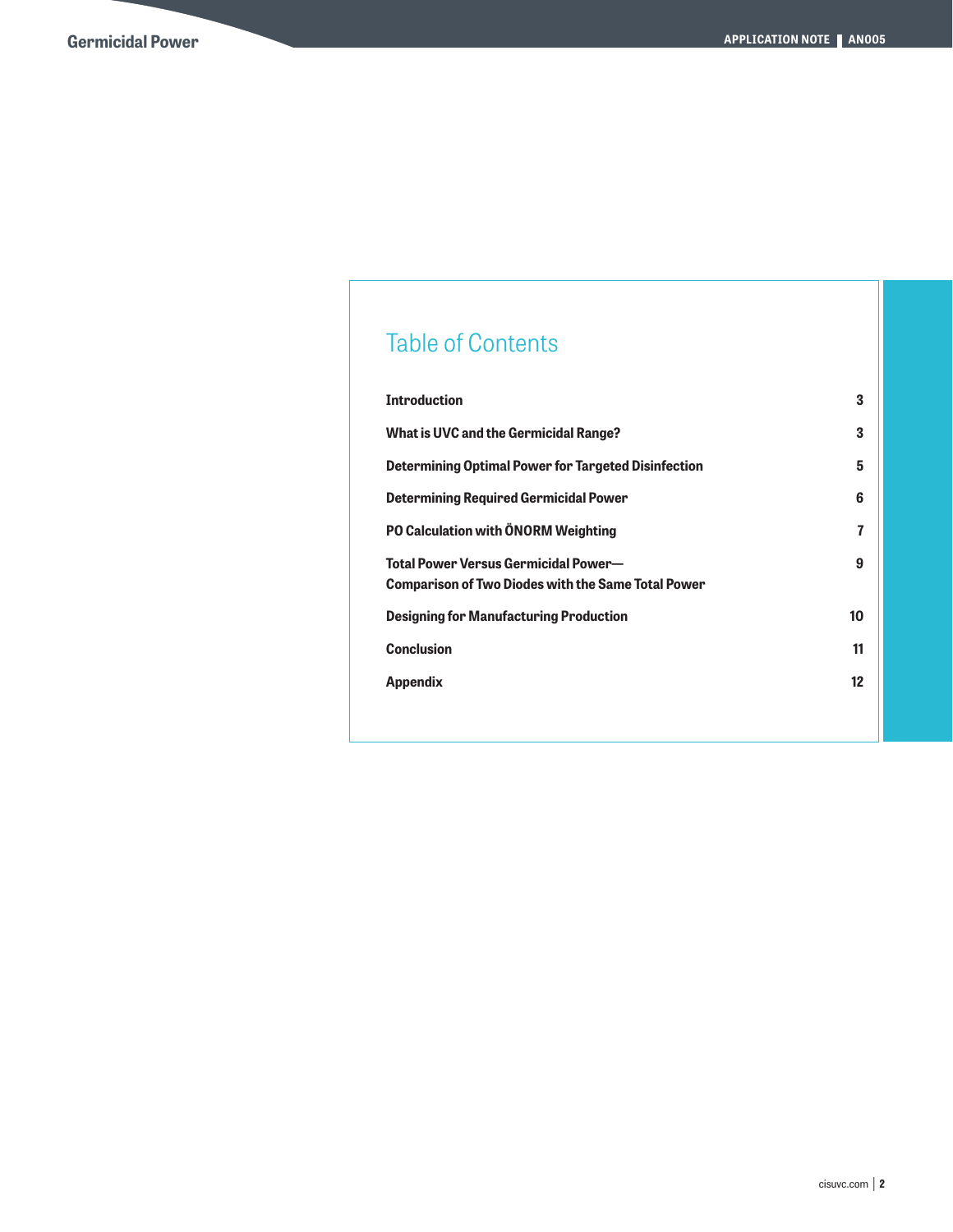#### **Introduction**

Ultraviolet (UV) disinfection has gained popularity over chemical disinfection methods because of the increased awareness of chemical-resistant microbes, absence of harmful by-products, and taste perceptions. UV disinfection relies on radiation emitted in the wavelength range of 250 nm to 280 nm (UVC) to inactivate pathogens. Commercial UV technology solutions developed over the past 30 years using low and medium pressure mercury-based lamps have been hampered by the use of fragile quartz sleeves, long warm up times, limited switching cycles, and the toxicity risk of mercury. There is tremendous development in semiconductor-based UVC Light Emitting Diode (LED) technology, towards efficient, cost effective, and an environmentally friendlier alternative to traditional UV technology. In contrast to the discrete line emission at particular wavelengths of traditional gas sources, the emission of Light Emitting Diode (LED) sources is a is a relatively narrow band spectrum where the position and width of the peak depend sensitively on the details of LED manufacture. These differences in emission spectra require a new methodology to account for disinfection effectiveness.

The spectral response of UV light sources is an important distinction to understand when working with this technology. Medium pressure mercury lamps are polychromatic with emissions represented as multiple peaks across a wide range. Low-pressure mercury lamps are monochromatic light sources whose emissions are typically represented as line spectra since the typical Full Width at Half Maximum (FWHM) of the emission is so narrow (less than approximately 1 nm). Although the emission curve of LEDs is not as narrow as low-pressure mercury lamps, with a typical FWHM of 15 nm, they are considered monochromatic light sources with an emission represented as a smooth curve. The differences in the emissions of these light sources can be seen in Figure 2.

#### **What is UVC and the Germicidal Range?**

UV light represents the portion of the sun's energy that falls between visible light and x-ray on the electromagnetic spectrum. This light spans from 100 and 400 nanometers (nm) in wavelength, and can be further divided into UVA, UVB, UVC, and VUV. The UVC portion represents wavelengths from 200 nm-280 nm, with the range from 250 nm - 280 nm considered as the germicidal range (Figure 1).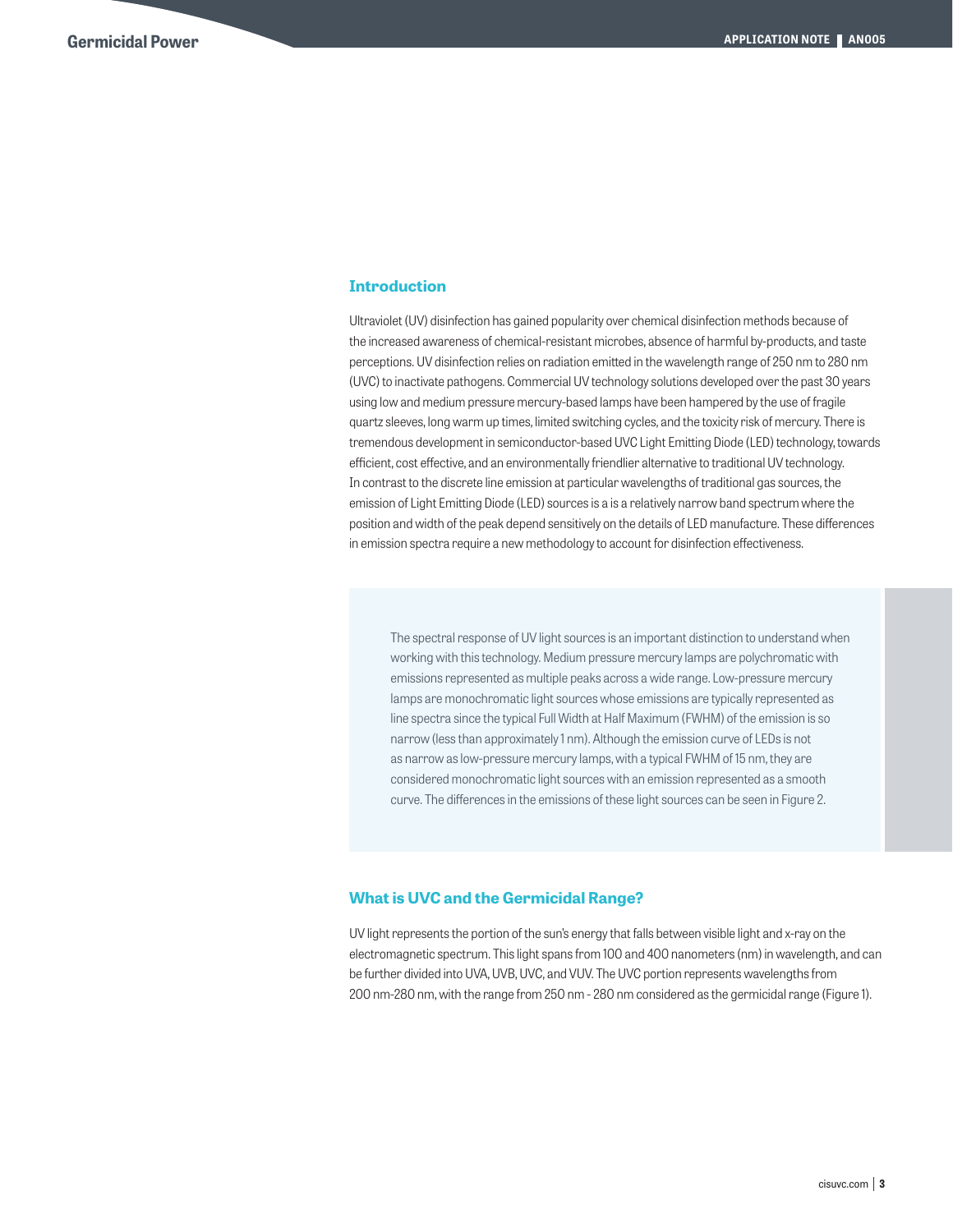

#### **FIGURE 1: ELECTROMAGNETIC SPECTRUM**

Germicidal UV light deactivates the DNA of bacteria, viruses, and other pathogens that can cause infection and disease. Specifically, the UVC radiation penetrates the cells of these microbes, damaging the nucleic acid and rendering them unable to reproduce. Without the possibility of reproduction, the microbes are rendered inactive. A generic action spectrum for bacteria is often reported and shown as a response from 200 nm - 300 nm with a peak between 265 nm - 267 nm wavelengths. In actuality, there is a range of susceptibility for various microbial species, which depend on both extracellular and intracellular environments. Optimum wavelength can depend on the particular action spectra of the unique microbe. As a result, the most effective designs for UV disinfection devices and reactors require careful microbiological study and verification using target microbes.

#### **COMMON UV SOURCES**

There are several sources that can be used to emit UVC light—the most common are:

- > Low-pressure mercury lamps
- > Medium pressure mercury lamps
- > Light Emitting Diodes (LEDs)
- > Xenon flash lamps
- > Deuterium lamps

Of the technologies mentioned above, the most commonly used for UV disinfection are low and medium pressure mercury lamps. In low pressure mercury lamps, almost all the light emitted is generated at 253.7 nm in form of a monochromatic line spectra.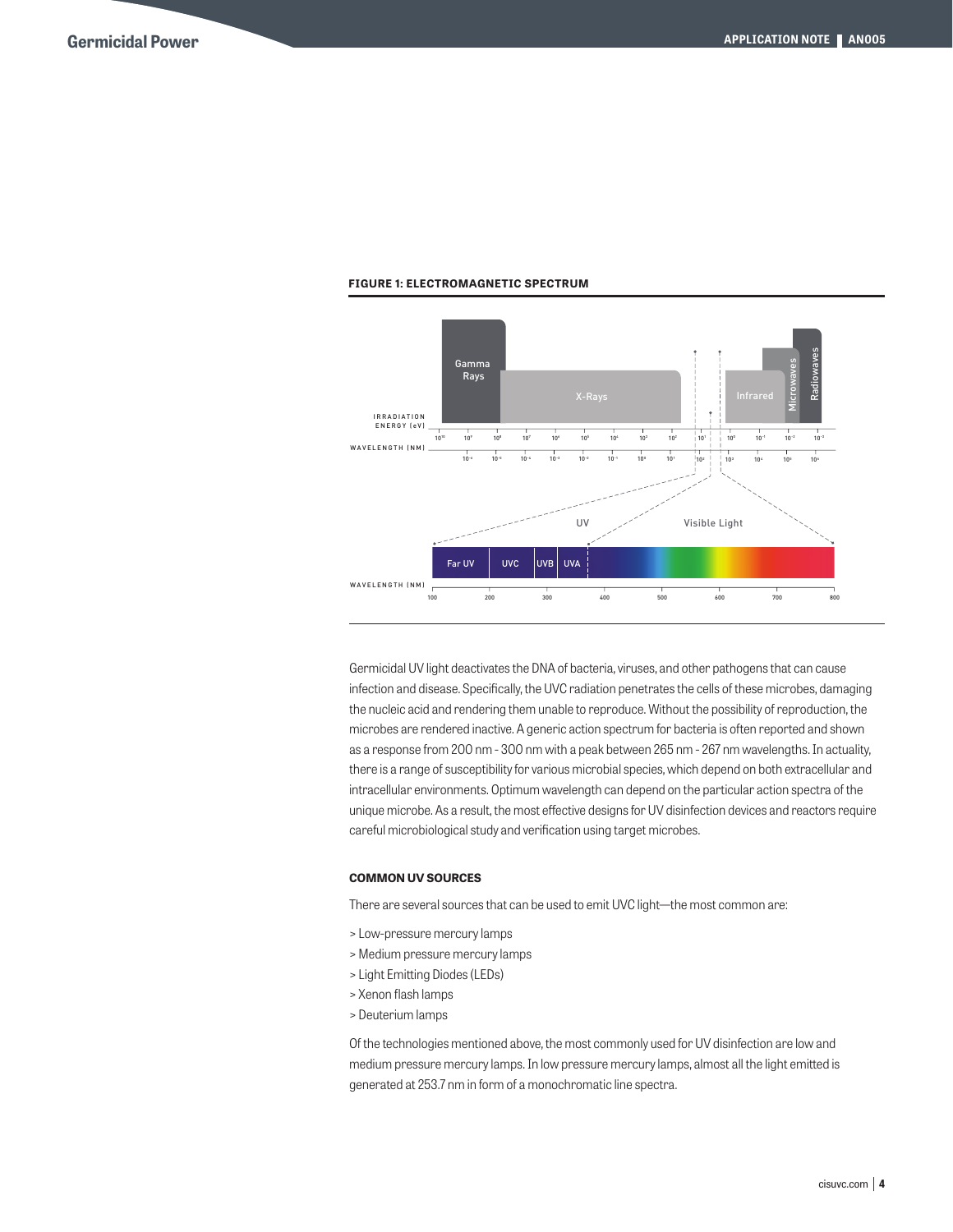However, this emission at 253.7 nm intersects the absorption spectra of the microbe below its peak absorption. Therefore, low-pressure mercury lamps are not optimized for efficient DNA inactivation. On the other hand, medium pressure mercury lamps are polychromatic, emitting light across many wavelengths, thus not all the light emitted is used for germicidal purposes. Although mercury-based lamp systems are useful for disinfection, their outputs are fixed by the reaction mechanisms of mercury and they do not provide maximum efficiency.





Comparison of emission spectrum of low-pressure mercury lamp, medium pressure mercury lamp, UVC LED and typical DNA absorption curve. The curve depicted for the UVC LED represents a typical commercial UVC LED for disinfection applications.

UVC LEDs are gaining popularity in disinfection applications due to their small form factor, simple DC electronics, low power operation, and environmental friendliness. As seen in Figure 2, the emission of UVC LEDs is a continuous spectrum across a specified range. The peak of the emission may vary within the range and can be tailored for greatest overlap of the most critical wavelengths for optimizing disinfection.

#### **Determining Optimal Power for Targeted Disinfection**

The amount of UVC radiation applied to a given volume over a specific time period needed for disinfection in a particular system is commonly referred to as the required UV Dose. Some microorganisms are less resistant than others to UVC radiation and thus require less exposure time or intensity, while others require more for adequate target inactivation. The UV Doses for various common microbes are listed in the Crystal IS application note AN002, UVC LEDs for Disinfection.

UV Dose is composed of two factors—the intensity of the light and the length of exposure to radiation and can be calculated as follows:

*UV Dose = UV Intensity (I) x Exposure Time (t)*

UV light intensity is defined as power output generated by the light source in the UVC range and is represented in milliwatts per centimeter squared (mW/cm²). Exposure time (t) is measured in seconds (sec) and dose is typically represented in millijoules per centimeter squared (mJ/cm2 ).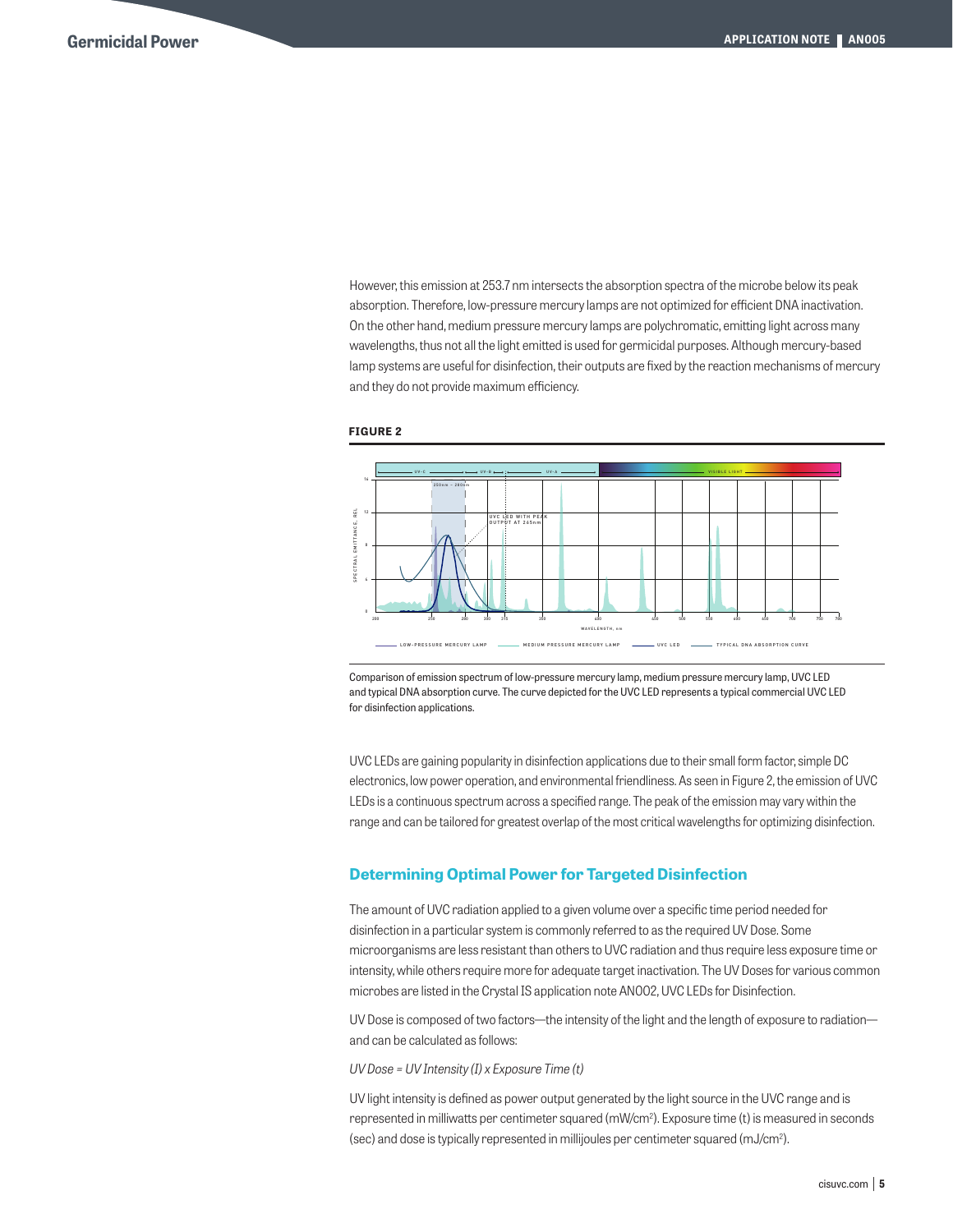Low-pressure mercury lamps emit a single output at 253.7 nm, the total output power of the lamp is equivalent to the output power in the UVC range, albeit at a non-optimal wavelength. Medium pressure mercury lamps emit a broader range of wavelengths that include the germicidal range, but also unnecessary wavelengths (as shown in Figure 2). In fact, only about 20 – 30% of the light is emitted in the UVC range, with the unwanted wavelengths creating byproducts (some harmful) and wasted energy in disinfection systems. On the other hand, the continuous spectral response of UVC LEDs is largely within the desired UVC range, which allows for a more efficient system.

#### **Determining Required Germicidal Power**

There are several methodologies one could invoke to best estimate the germicidal power anticipated from a light source. The most accurate method would involve first knowing the specific microorganism to be inactivated and assess the integrated power of the light source over the precise wavelength range of the microbe's action spectrum. There is a significant body of literature and several relevant reviews of the most common pathogens (bacteria, virus, protozoa, spores) and their related action spectra and associated UV dosage (see Appendix).

In practice, established standards committees for key industries set guidelines to limit the scope of microbiological testing to a practical range for certification purposes. Often this is done by setting a challenge microorganism, or biodosimiter, as the most resistant species and then establishing guideline dosage inactivation criteria.

Standards organizations and/or manufacturers identify target organisms for disinfection systems which are of concern for public health. Systems are designed to irradiate these target organisms to be effective. However, in practice, testing designs using these target organisms opens a host of safety risks. For that reason, designers perform microbiological testing with select test or challenge organisms that mimic the behaviors of the target organisms. These challenge organisms (ex. Bacteriophage MS2, *B. subtilis*) are typically safer and more stable than their harmful counterparts (ex. *E. coli, Giardia, cryptosporidium*), making them more suitable for validation tests.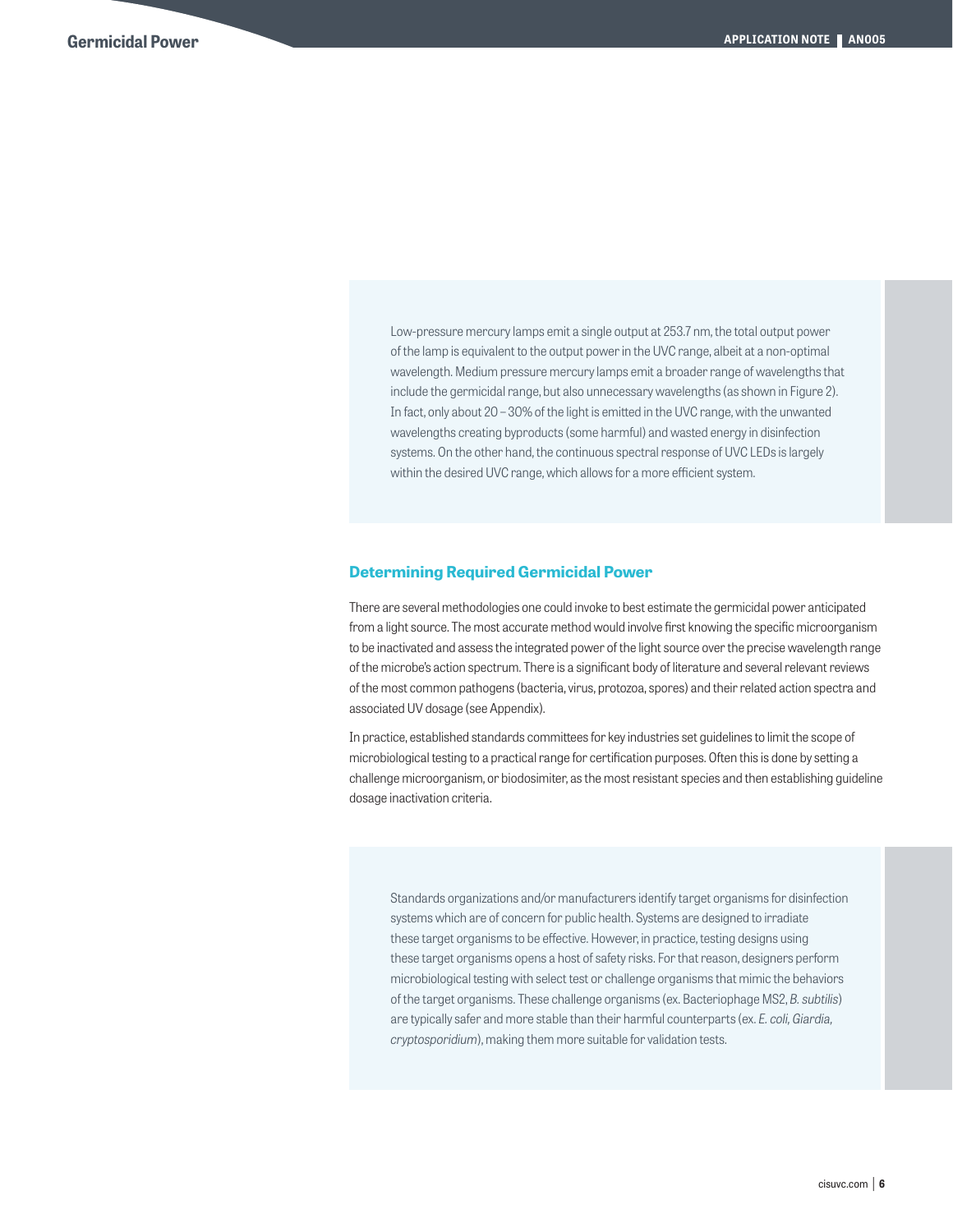Once an action spectrum is determined for the microbe (or in some cases a cocktail of microbes) of particular relevance, the cross product of that spectra with the emission spectra of the particular light source is the best estimate of what one would consider germicidal power. Crystal IS designates the resultant spectra from this cross product as  $P_0$ .

#### **P<sub>o</sub> Calculation with ÖNORM Weighting**

For illustrative purposes, an example is noted here of calculating  $P_0$  using the ÖNORM standard spectra of B. subtilis. To clearly demonstrate the result of this calculation, the example uses an extreme case of an LED with a less than perfect emission spectrum. This is not a typical representation of commercially available UVC LEDs. The baseline or standard spectra of the biodosimeter for the system, such as the *B. subtilis* spectrum for water disinfection (Figure 3A), can be convoluted with the light output spectrum of a UVC LED (Figure 3B). The integrated portion that is generated based on the combination of the two spectra (Figure 4) determines the effective germicidal power output for that UVC LED.

To deal with discrepancy related to actionable wavelengths, work was carried out to observe the disinfection effect as a function of wavelength and published in Austrian National Standard ÖNORM M 5873. The work carried out by the standards committee is included in UV Disinfection Guidance Manual (UVDGM 2006) and German Association of Gas and Water (DVGW 2003) to illustrate dosage requirement as a function of wavelength. The standard from ÖNORM involved several microbes tested using lowpressure mercury systems. Here, both B. subtilis and MS2 are biodosimeters for UV reactor validation due to their high resistance to UV photons. The approach exposed B. subtilis, a challenge organism for drinking water disinfection systems, to UVC radiation at different targeted wavelengths using a radiation lamp and a wavelength cutoff filter. The experiments were performed between the wavelengths of 240 nm and 352 nm. The resultant data was plotted for the log reduction of the microbe as a function of dosage. This outcome (Figure 3A) is a single absorption spectrum for *B. subtilis* to use as a standard for the spectral sensitivity of such microbes to UV light at a reference of 253.7 nm (low-pressure mercury emission).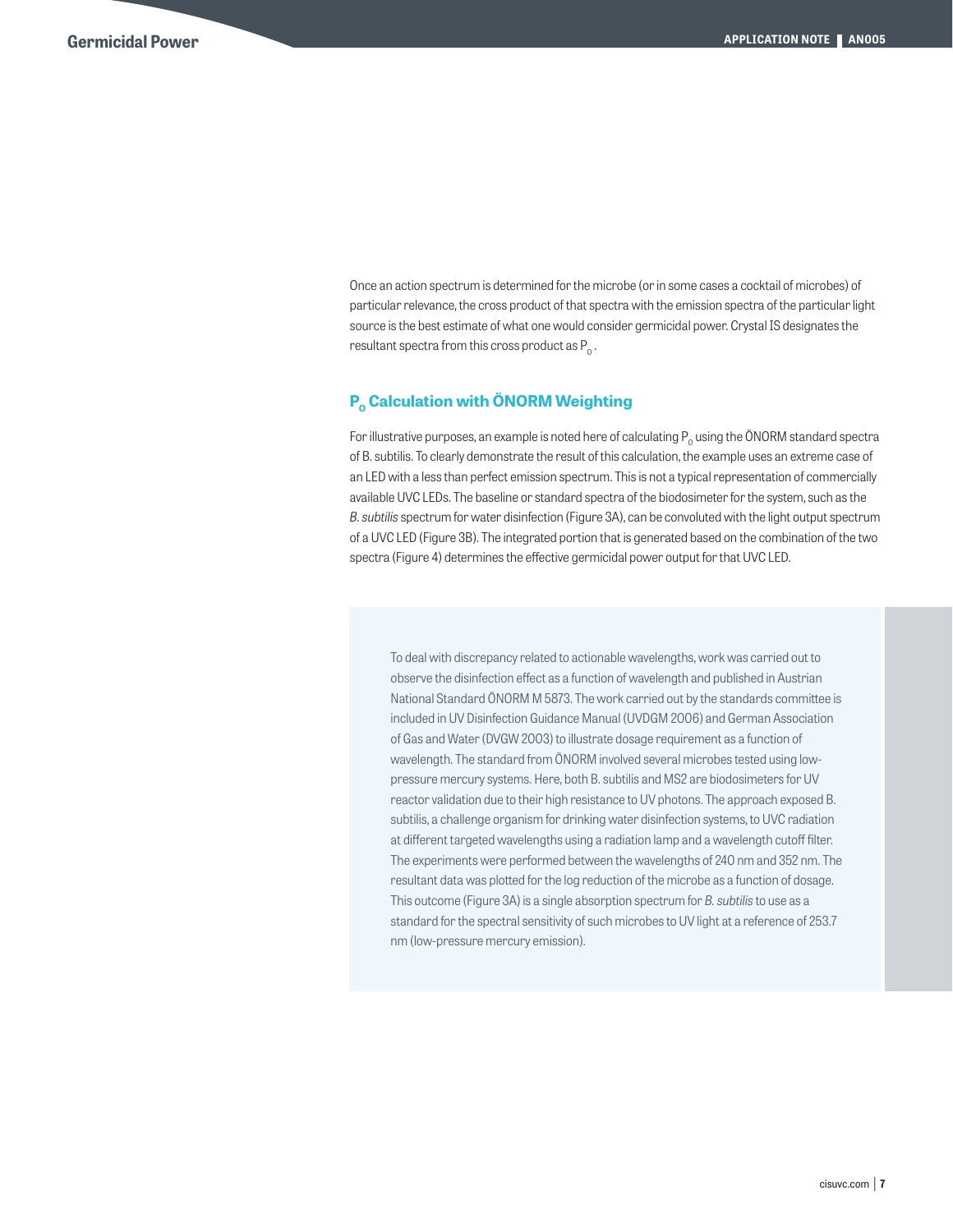





Microbe action spectrum (A) and actual LED spectrum\* (B) are multiplied (convoluted) to obtain the net effective germicidal power. \*The UVC LED spectrum shown is an extremely imperfect emission example for demonstration purposes—not characteristic to commercially available UVC LEDs.





Effective germicidal power plot obtained after convolution.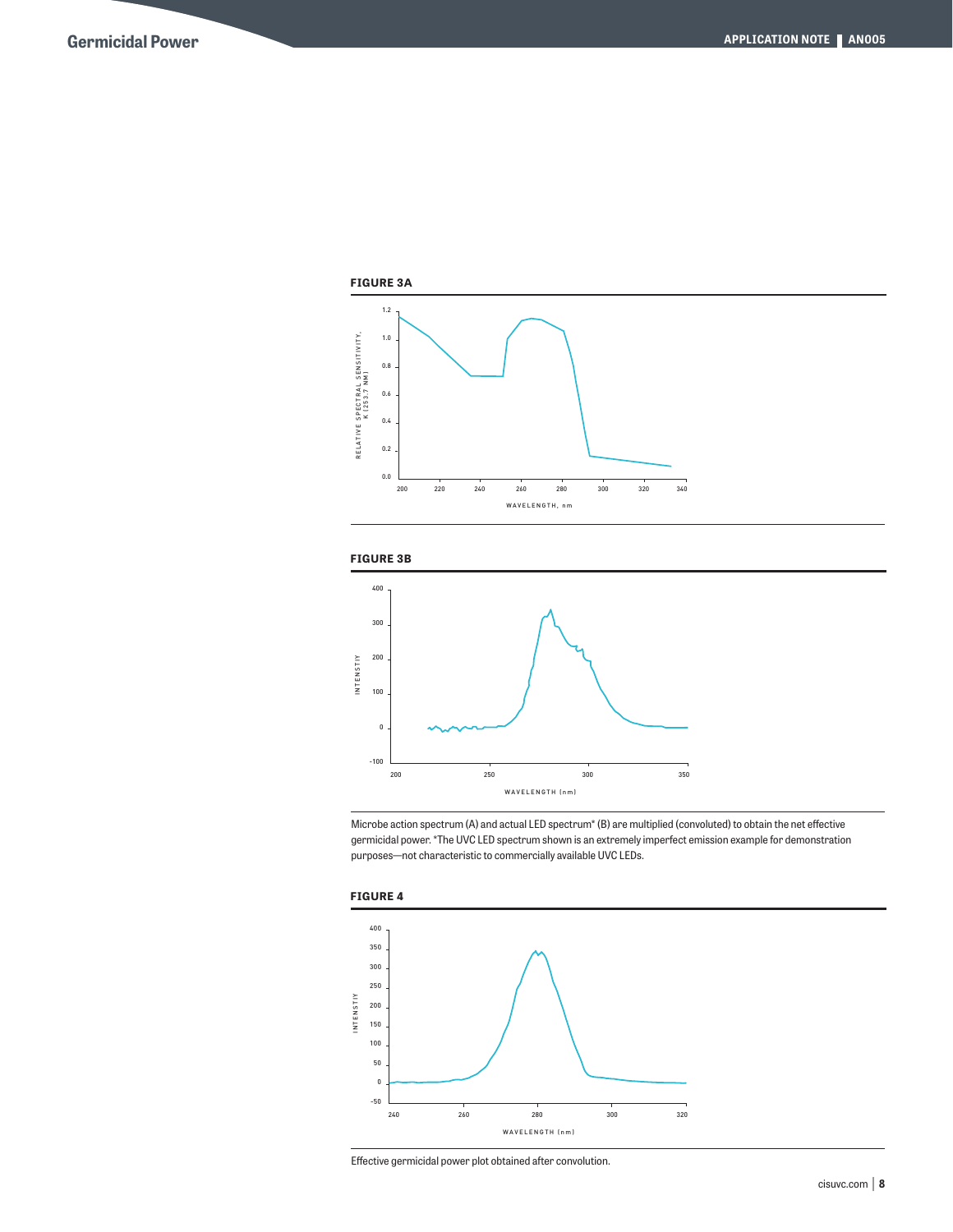Table 1 shows the comparison of the total power (P<sub>t</sub>) of the UVC LED (Figure 3B) with the germicidal power  $(P_0)$  of the resulting convolution (Figure 4).

#### **TABLE 1**

| WAVELENGTH (nm) | TOTAL POWER, P. (mW) | <b>GERMICIDAL POWER, <math>P_0(mW)</math></b> |
|-----------------|----------------------|-----------------------------------------------|
| 278             |                      | 5.5                                           |

In this particular example, the data shows that approximately 55% of the total power would be effective for disinfection compared to the total power emitted by the diode. This approach has the effect of weighting the measurement parameter toward the useful emission which matches the pathogen standard selected. As a result selecting "peak wavelength" as a distinct criteria no longer becomes necessary and is not as accurate since the "peak wavelength" does not capture the details of the LED spectrum. Specifying the germicidal power  $(P_0)$  is a more accurate way of describing the output power of a diode for UV disinfection applications.

#### **Total Power Versus Germicidal Power— Comparison of Two Diodes with the Same Total Power**

Calculating the germicidal power  $(P_0)$  of a light source removes the peak wavelength criteria. This normalizes the power output and allows for a more efficient system by designing to the light output that is effective for disinfection. The following examples show how P and  $P_0$  can be very different, even though there may be no difference in peak wavelength. Two UVC LEDs with the same peak of 278 nm have the same total power output of 23.9 mW. After performing PO calculations using ÖNORM challenge microorganism, it is apparent that a large discrepancy exists in the PO for the two diodes.

#### **TABLE 2**

|         | <b>PEAK WAVELENGTH (nm)</b> | $P_{n}$ (mW) | $P_{\alpha}(mW)$ |
|---------|-----------------------------|--------------|------------------|
| Diode 1 | 278                         | 23.9         | 22.2             |
| Diode 2 | 278                         | 23.9         | 16.5             |

Although both have 23.9 mW total power output, the germicidal power of Diode 1 is higher than that of Diode 2 by 5.7 mW—a significant difference. By examining the spectra of these two UVC LEDs (Figure 5), the reason for the difference in germicidal power is clear. The convolution calculations eliminate the output outside the shaded area under the curves on Figure 5. Figure 3a shows that the bulk of germicidal activity for B. subtilis is from 250 nm - 285 nm. This is similar to other target microorganisms such as *E. coli, Giardia, cryptosporidium*, and others. (Reference articles that include this data can be found in the Appendix.) So, although both diodes have the same peak and total power, Diode 1 with the more perfect bell shaped curve emits more germicidal power.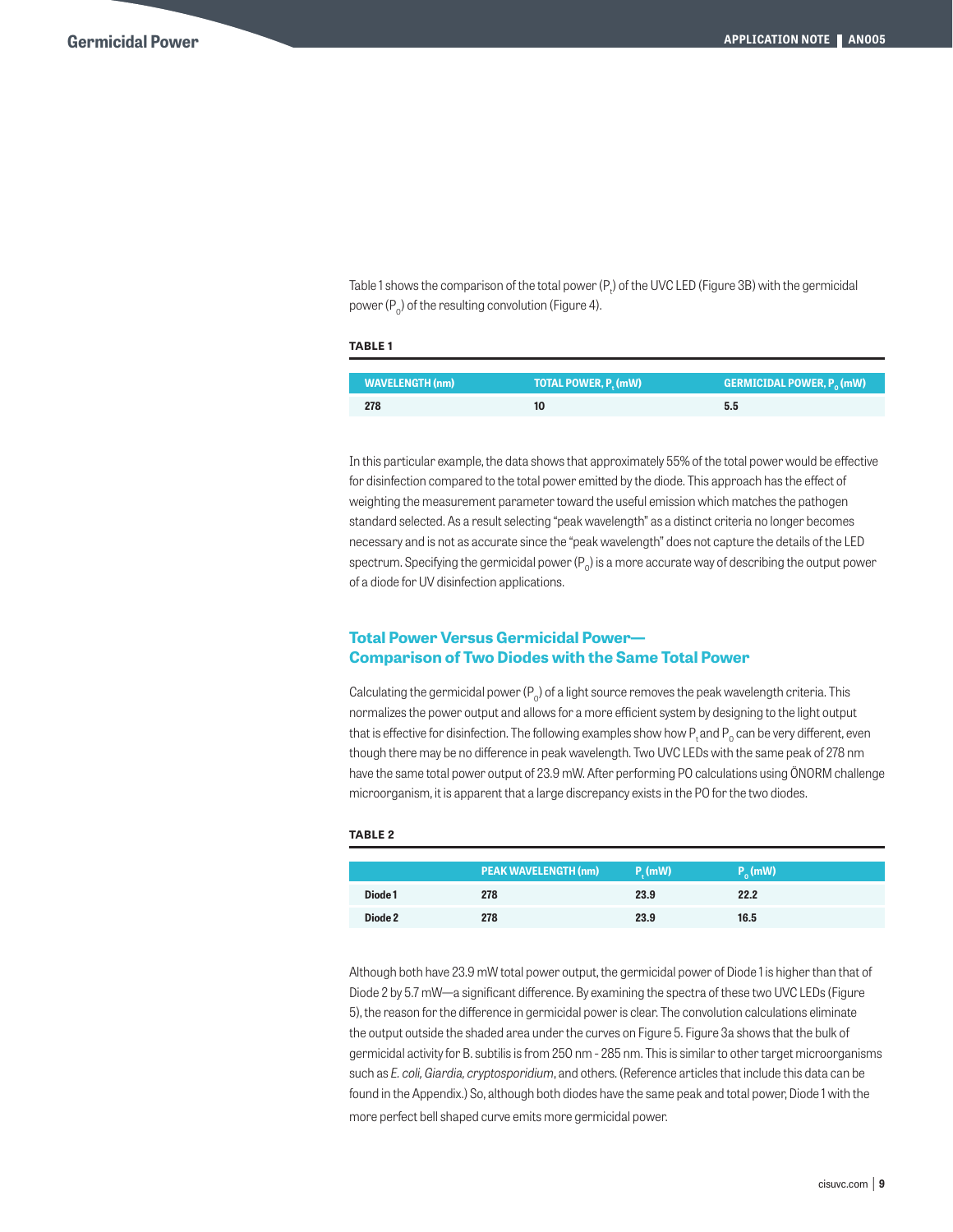

Spectra of two diodes and gray area showing the area of germicidal activity. The UVC LED spectrum for Diode 2 shown is an extremely imperfect emission example for demonstration purposes—not characteristic to commercially available UVC LEDs.

#### **Designing for Manufacturing Production**

Throughout product development or design it may be the engineer's preference to observe each spectrum of an individual light source in order to determine optimum benchmark performance criteria. However, high volume manufacturers are requesting a more systematic approach for specification of germicidal output power. This approach of convolution has that desired effect.

The Crystal IS manufacturing process is focused on target peak wavelengths for the highest germicidal power outputs possible. Figure 6 shows the impact of wavelength of discrete diodes on the ratio of  ${\sf P}_{{}_0}$  to  ${\sf P}_t$  where  ${\sf P}_{{}_0}$  is calculated via ÖNORM. Diodes manufactured with peaks at the edges of the UVC range have a lower ratio of  ${\sf P}_{{}_0}$  to  ${\sf P}_t$ , and thus less effective germicidal power. While diodes that peak in the optimum germicidal range of 255 nm - 275 nm have very little difference between total power and germicidal power.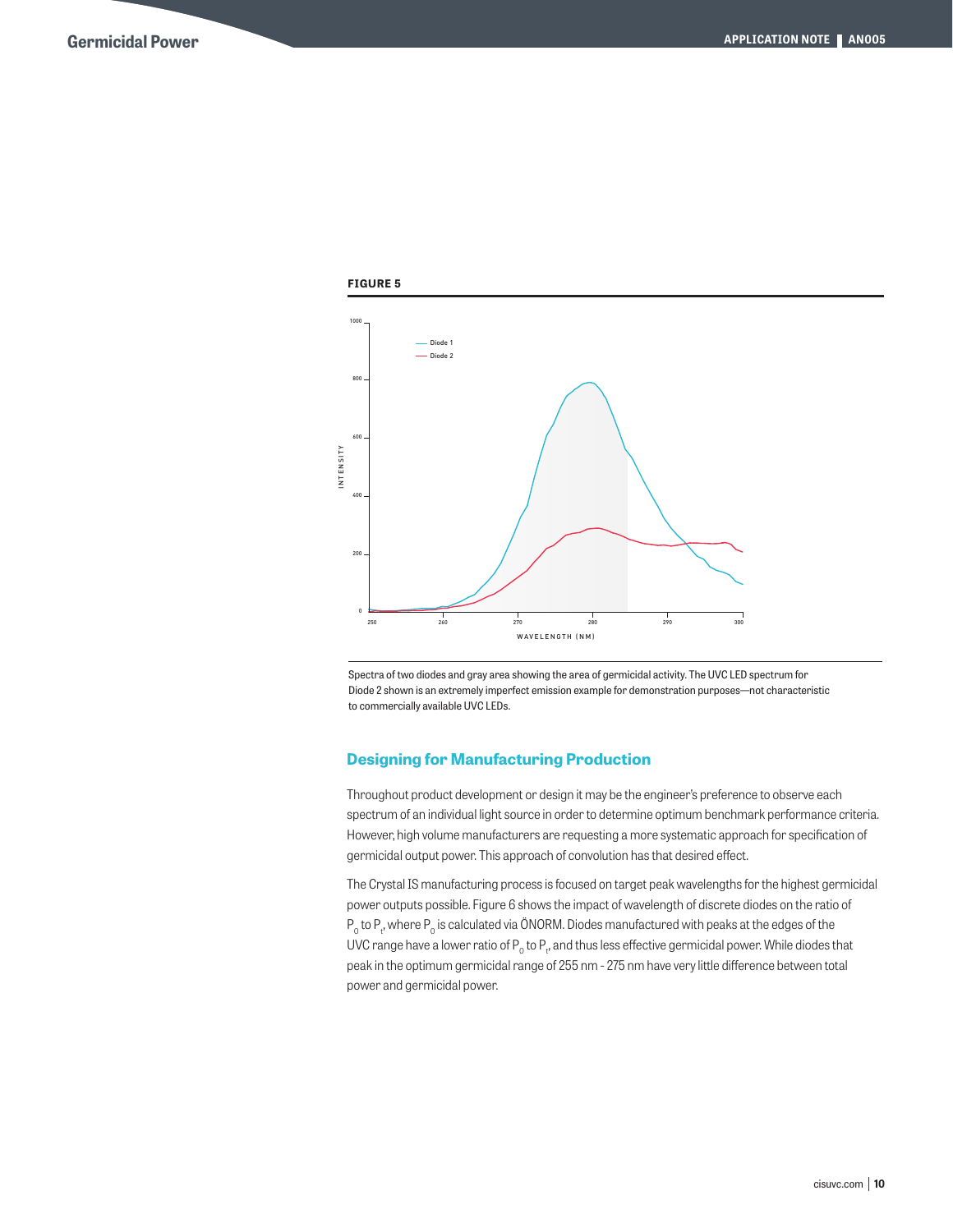

Shows the effect of wavelength on the power output ratio of  $\mathsf{P}_\text{o}$  to  $\mathsf{P}_\text{t}$ .

#### **Conclusion**

Crystal IS uses an industry-recognized action spectrum to determine the germicidal power ( $P_0$ ) of their disinfection-grade diodes. Using this method, engineers can focus on disinfection power requirements rather than the variations involved with the total power and wavelengths. In this note B. subtilis is used as an example baseline for drinking water disinfection systems to determine the UV Dose requirements. Other applications may use the action spectra of other microbes to determine relevant  $P_0$  values. While in complex microbiological systems there is not a single approach that fits all needs, this is a step forward in simplification that allows the engineer to create reasonable designs for manufacturability.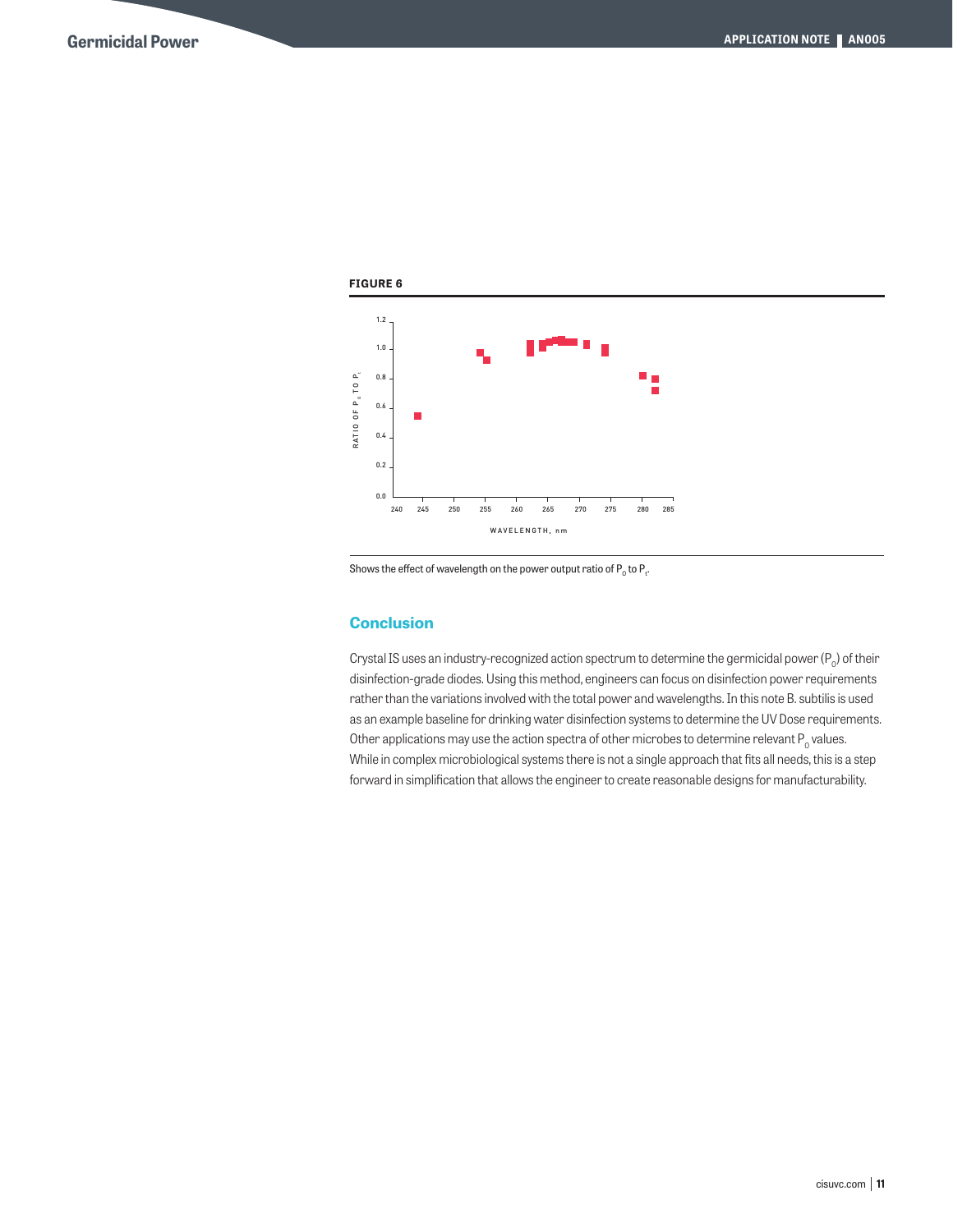*S.E. Beck , H. B. Wright, T. M. Hargy, T. C. Larason and K.G. Linden; Action spectra for validation of pathogen disinfection in medium-pressure ultraviolet (UV) systems; Water Research 27-37, 70 (2015)*

*Ultraviolet Disinfection Guidance Manual for the Final Long Term 2 Enhanced Surface Water Treatment Rule; EPA 815-R-06-007. U.S. Environmental Protection Agency, Office of Water, Washington DC; EPA. 2006*

*R. Z. Chen, S. A. Craik and J. R. Bolton; Comparison of the action spectra and relative DNA absorbance spectra of microorganisms: information important for the determination of germicidal fluence (UV dose) in an ultraviolet disinfection of water; Water Research, 5087-96, 43(2009)*

*G. Chevrefils and É. Caron, With earlier (1999) Contributions by: H. Wright and G. Sakamoto And with Peer Review by: P. Payment, B. Barbeau and B. Cairns; UV Dose Required to Achieve Incremental Log Inactivation of Bacteria, Protozoa and Viruses; IUVA News, Vol. 8 No. 1(2006)*

*K. G. Linden, G. Shin, and M. D. Sobsey; Comparative effectiveness of UV wavelengths for the inactivation of Cryptosporidium parvum oocysts in water. Water Science and Technology, 171-174, 43(12), (2001)*

*Malley et al.; Inactivation of Pathogens with Innovative UV Technologies. #91024. AWWARF, Denver, CO, (2004)*

*Guidance for Implementing Action Spectra Correction With Medium Pressure UV Disinfection; Water Research Foundation, Web Report #4376, 2015*